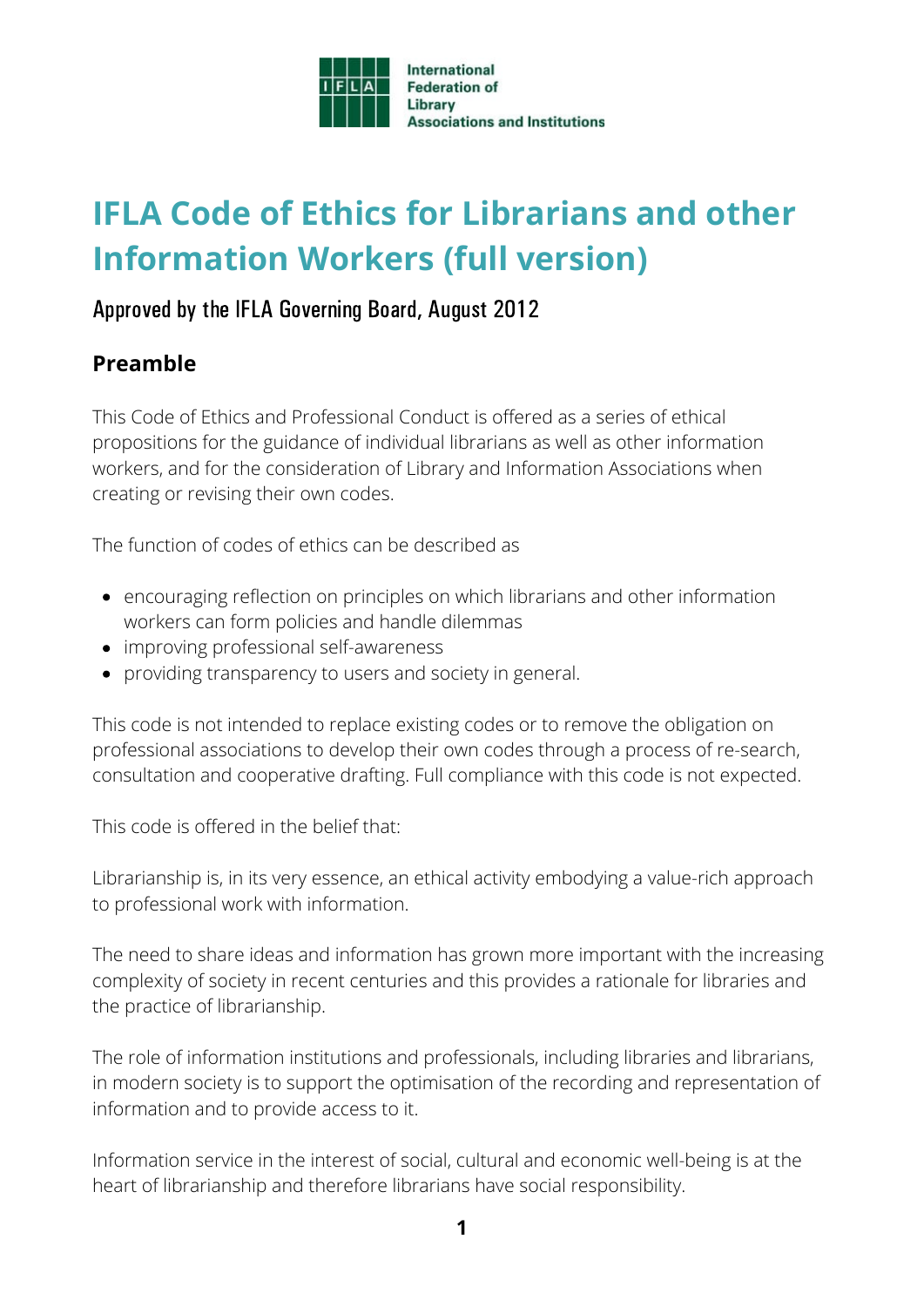Furthermore, this belief in the human necessity of sharing information and ideas implies the recognition of information rights. The idea of human rights, particularly as expressed in the United Nations Universal Declaration of Human Rights (1948), requires us all to recognise and acknowledge the humanity of others and to respect their rights. In particular, Article 19 sets out rights of freedom of opinion, expression and access to information for all human beings.

Article 19 expressly sets out a right to "Seek, receive and impart information and ideas in any media and regardless of frontiers" which provides a clear rationale for libraries and the practice of modern and progressive librarianship. IFLA in statements, manifestos and policy and technical documents too numerous to list has expanded the understanding of work with information. Implicit in this work is the idea of information rights and their significance for the profession and society generally. The emphasis on information rights in turn obliges librarians and other information workers to develop a principled critique of relevant law and to be prepared to advise and, if appropriate, advocate the improvement of both the substance and administration of laws.

The clauses of this code of ethics build on the core principles outlined in this preamble to provide a set of suggestions on the conduct of professionals. IFLA recognises that whilst these core principles should remain at the heart of any such code, the specifics of codes will necessarily vary according to the particular society, community of practice or virtual community. Code making is an essential function of a professional association, just as ethical reflection is a necessity for all professionals. IFLA recommends the Code of Ethics for IFLA to all its member associations and institutions and to individual librarians and information workers for these purposes.

IFLA undertakes to revise this code whenever appropriate.

#### **1. Access to information**

The core mission of librarians and other information workers is to ensure access to information for all for personal development, education, cultural enrichment, leisure, economic activity and informed participation in and enhancement of democracy.

Librarians and other information workers reject the denial and restriction of access to information and ideas most particularly through censorship whether by states, governments, or religious or civil society institutions.

Librarians and other information workers offering services to the public should make every endeavour to offer access to their collections and services free of cost to the user. If membership fees and administrative charges are inevitable, they should be kept as low as possible, and practical solutions found so that socially disadvantaged people are not excluded.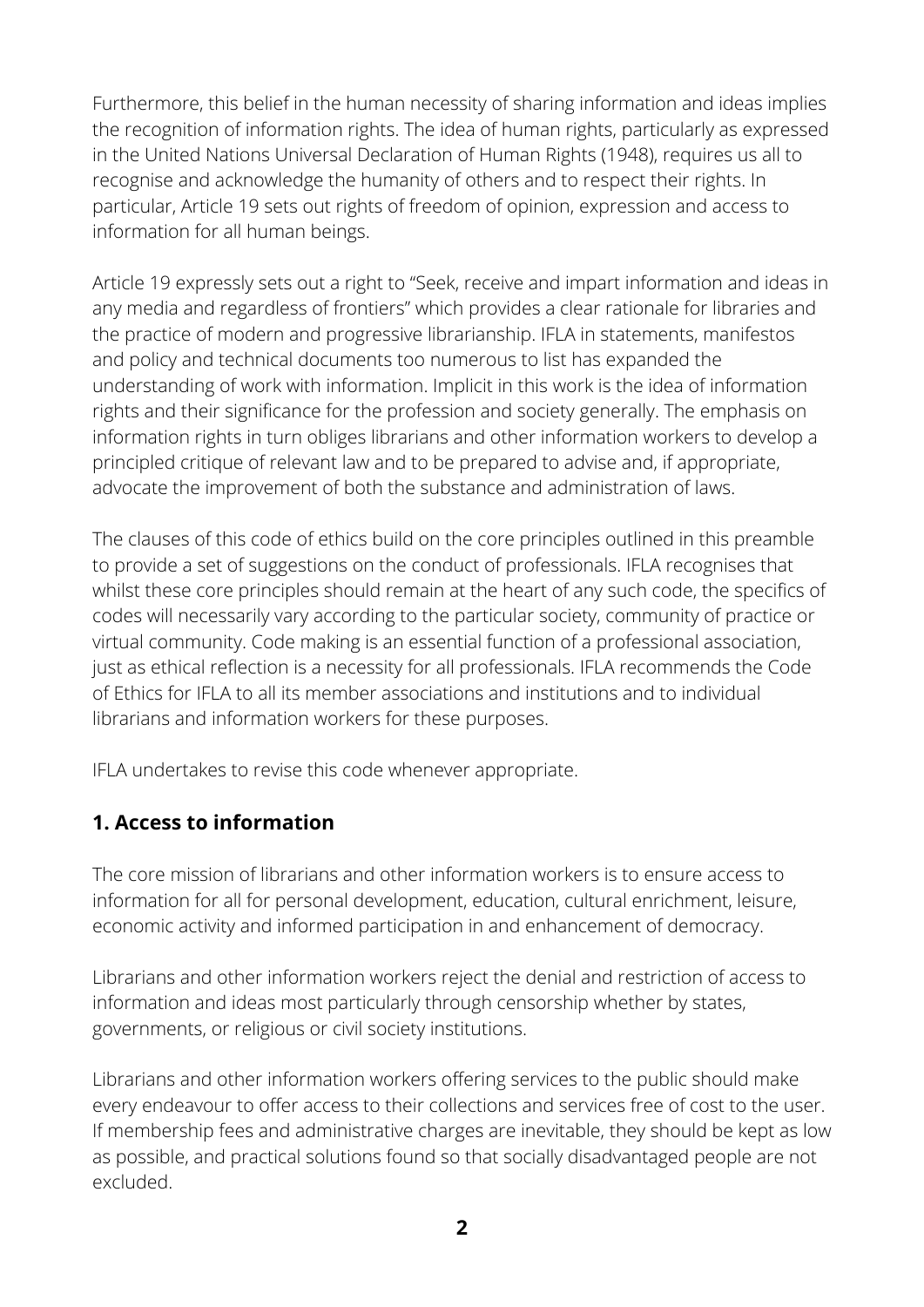Librarians and other information workers promote and publicise their collection and services so that users and prospective users are aware of their existence and availability.

Librarians and other information workers use the most effective ways to make the material accessible to all. For this purpose they seek to ensure that the websites of libraries and other information institutions comply with international standards for accessibility and access to them is not subject to barriers.

#### **2. Responsibilities towards individuals and society**

In order to promote inclusion and eradicate discrimination, librarians and other information workers ensure that the right of accessing information is not denied and that equitable services are provided for everyone whatever their age, citizenship, political belief, physical or mental ability, gender identity, heritage, education, income, immigration and asylum-seeking status, marital status, origin, race, religion or sexual orientation.

Librarians and other information workers respect language minorities of a country and their right to access information in their own language.

Librarians and other information workers organize and present content in a way that allows an autonomous user to find the information s/he needs. Librarians and other information workers help and support users in their information searching.

Librarians and other information workers offer services to increase reading skills. They promote information literacy including the ability to identify, locate, evaluate, organize and create, use and communicate information. And they promote the ethical use of information thereby helping to eliminate plagiarism and other forms of misuse of information.

Librarians and other information workers respect the protection of minors while ensuring this does not impact on the information rights of adults.

#### **3. Privacy, secrecy and transparency**

Librarians and other information workers respect personal privacy, and the protection of personal data, necessarily shared between individuals and institutions.

The relationship between the library and the user is one of confidentiality and librarians and other information workers will take appropriate measures to ensure that user data is not shared beyond the original transaction.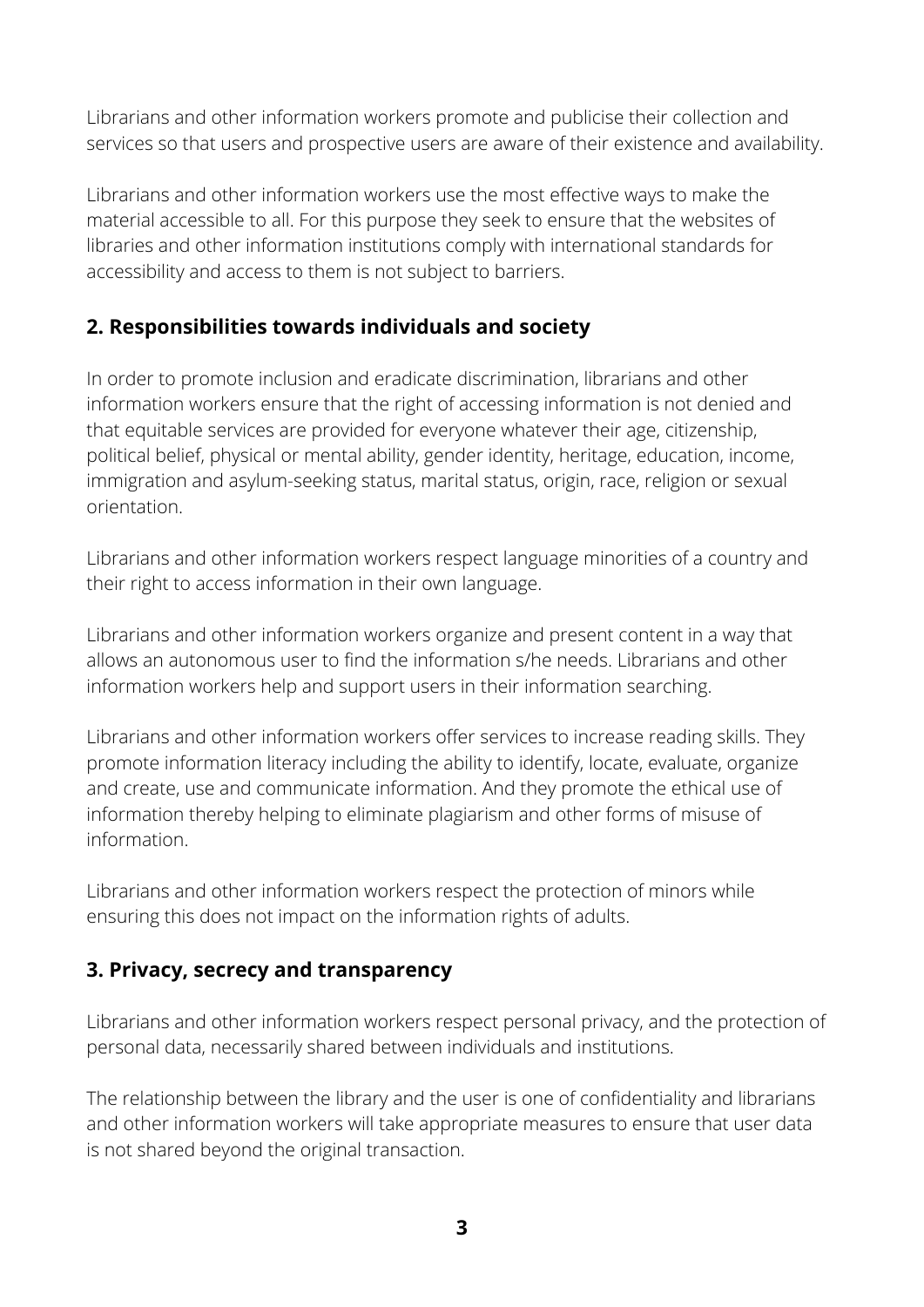Librarians and other information workers support and participate in transparency so that the workings of government, administration and business are opened to the scrutiny of the general public. They also recognise that it is in the public interest that misconduct, corruption and crime be exposed by what constitute breaches of confidentiality by so-called 'whistleblowers'.

#### **4. Open access and intellectual property**

Librarians and other information workers' interest is to provide the best possible access for library users to information and ideas in any media or format. This includes support for the principles of open access, open source, and open licenses.

Librarians and other information workers aim to provide fair, swift, economical and effective access to information for users.

Librarians and other information workers have a professional duty to advocate for exceptions and limitations to copyright restrictions for libraries.

Librarians and other information workers are partners of authors, publishers and other creators of copyright protected works. Librarians and other information workers recognise the intellectual property right of authors and other creators and will seek to ensure that their rights are respected.

Librarians and other information workers negotiate the most favourable terms for access to works on behalf of their users and seek to ensure that access is not unnecessarily prevented or hindered by the mode of administration of intellectual property laws and that licenses do not override exceptions for libraries contained in national legislation. Librarians and other information workers encourage governments to establish an intellectual property regime that appropriately respects balance between the interests of rightsholders and individuals and the institutions such as libraries which serve them.

Librarians and other information workers also advocate that copyright terms should be limited and that information that has fallen in the public domain remains public and free.

#### **5. Neutrality, personal integrity and professional skills**

Librarians and other information workers are strictly committed to neutrality and an unbiased stance regarding collection, access and service. Neutrality results in the most balanced collection and the most balanced access to information achievable.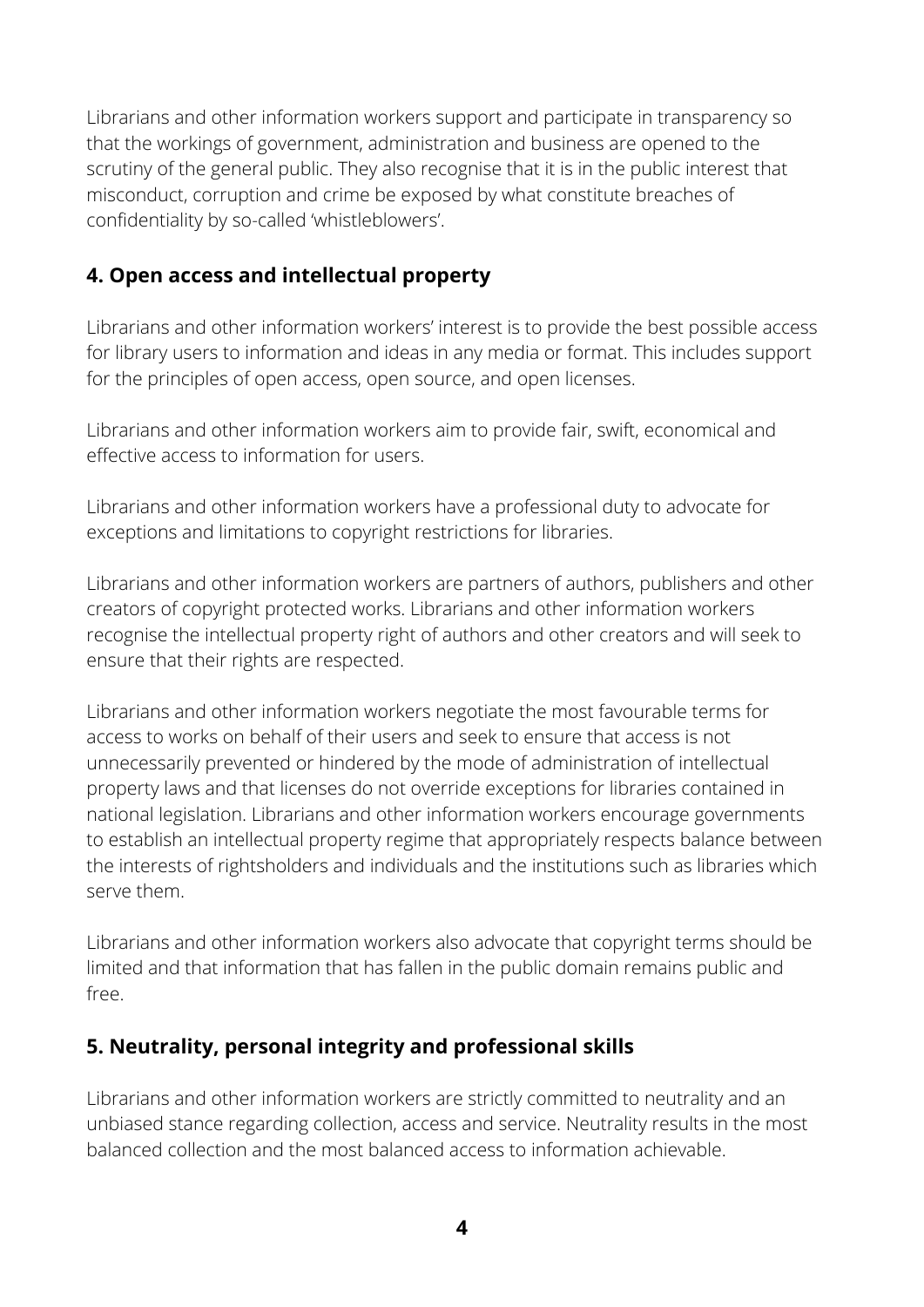Librarians and other information workers define and publish their policies for selection, organisation, preservation, provision, and dissemination of information.

Librarians and other information workers distinguish between their personal convictions and professional duties. They do not advance private interests or personal beliefs at the expense of neutrality.

Librarians and other information workers have the right to free speech in the workplace provided it does not infringe the principle of neutrality towards users.

Librarians and other information workers counter corruption directly affecting librarianship, as in the sourcing and supply of library materials, appointments to library posts and administration of library contracts and finances.

Librarians and other information workers strive for excellence in the profession by maintaining and enhancing their knowledge and skills. They aim at the highest standards of service quality and thus promote the positive reputation of the profession.

#### **6. Colleague and employer/employee relationship**

Librarians and other information workers treat each other with fairness and respect.

Librarians and other information workers oppose discrimination in any aspect of employment because of age, citizenship, political belief, physical or mental ability, gender, marital status, origin, race, religion or sexual orientation.

Librarians and other information workers promote equal payment and benefits for men and women holding comparable jobs.

Librarians and other information workers share their professional experience with colleagues and they help and guide new professionals to enter the professional community and develop their skills. They contribute to the activities of their professional association and participate in research and publication on professional matters.

Librarians and other information workers strive to earn a reputation and status based on their professionalism and ethical behaviour. They do not compete with colleagues by the use of unfair methods.